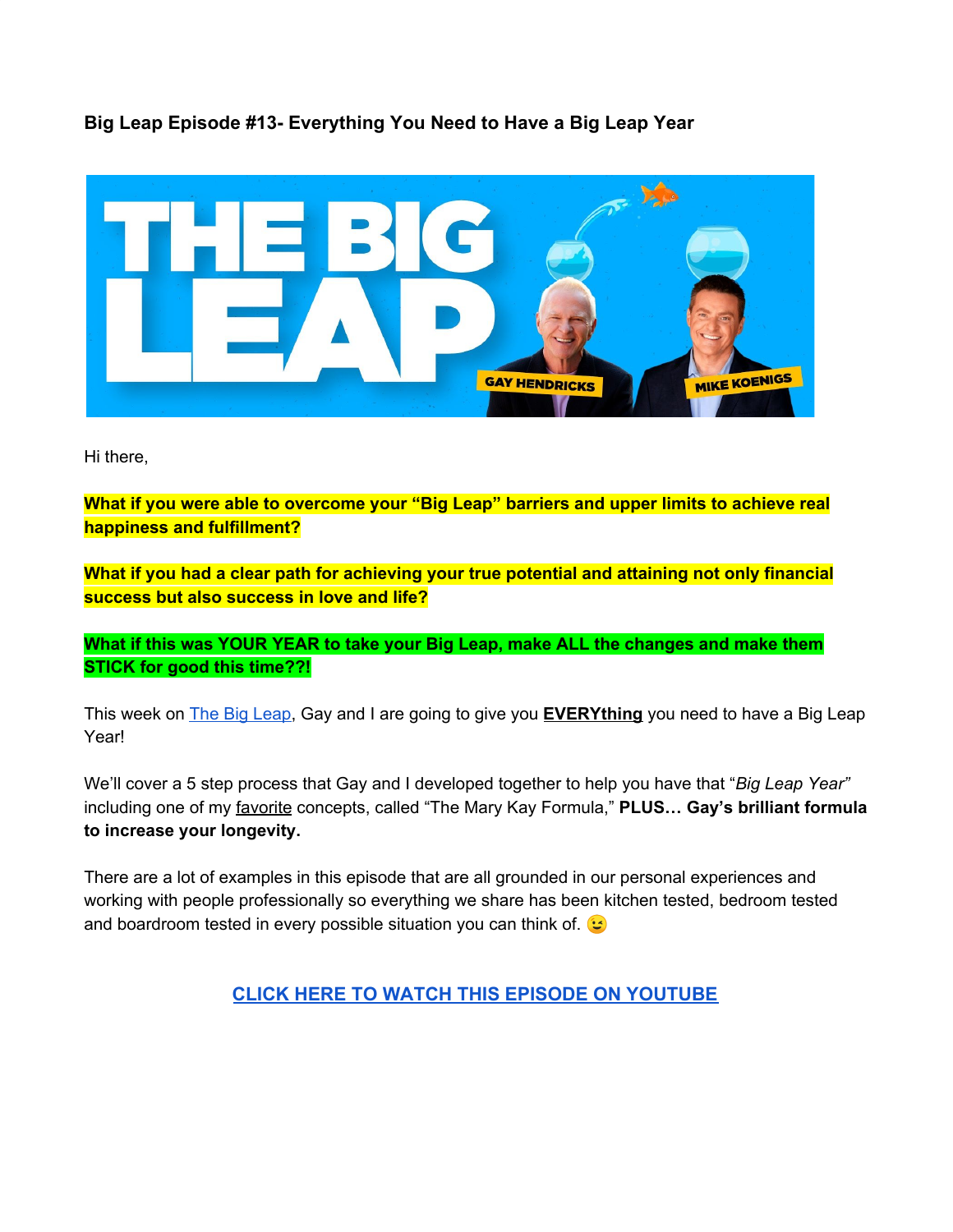

Gay spends about 30 hours a month doing podcast and radio interviews talking about the concepts in the Big Leap. From those conversations, many ask him, "how do I get started if I wanted to turn this next year into my Big Leap Year, how would I go about doing that?"

He's come to see that there is no substitute for **willingness and commitment**. Anytime you entertain any kind of change the first thing that happens is a sense of willingness and that gets you in the door of whatever needs to happen. The first step is commitment that makes things work.

Unless a person can put themselves on the line and say, "this is what I'm willing to do, this is what I committed to doing, " there's very little magic that's going to happen.

If you're going to create a Big Leap Year for yourself, you have to begin by cultivating a really good sense of willingness and commitment IN YOUR BODY.

Ask yourself:

- Is this something I really want to do?
- Do I actually want to transform my life?
- Do I want to live in my Genius Zone?

The goal is to get toa whole-body YES! That's how you know you're committed.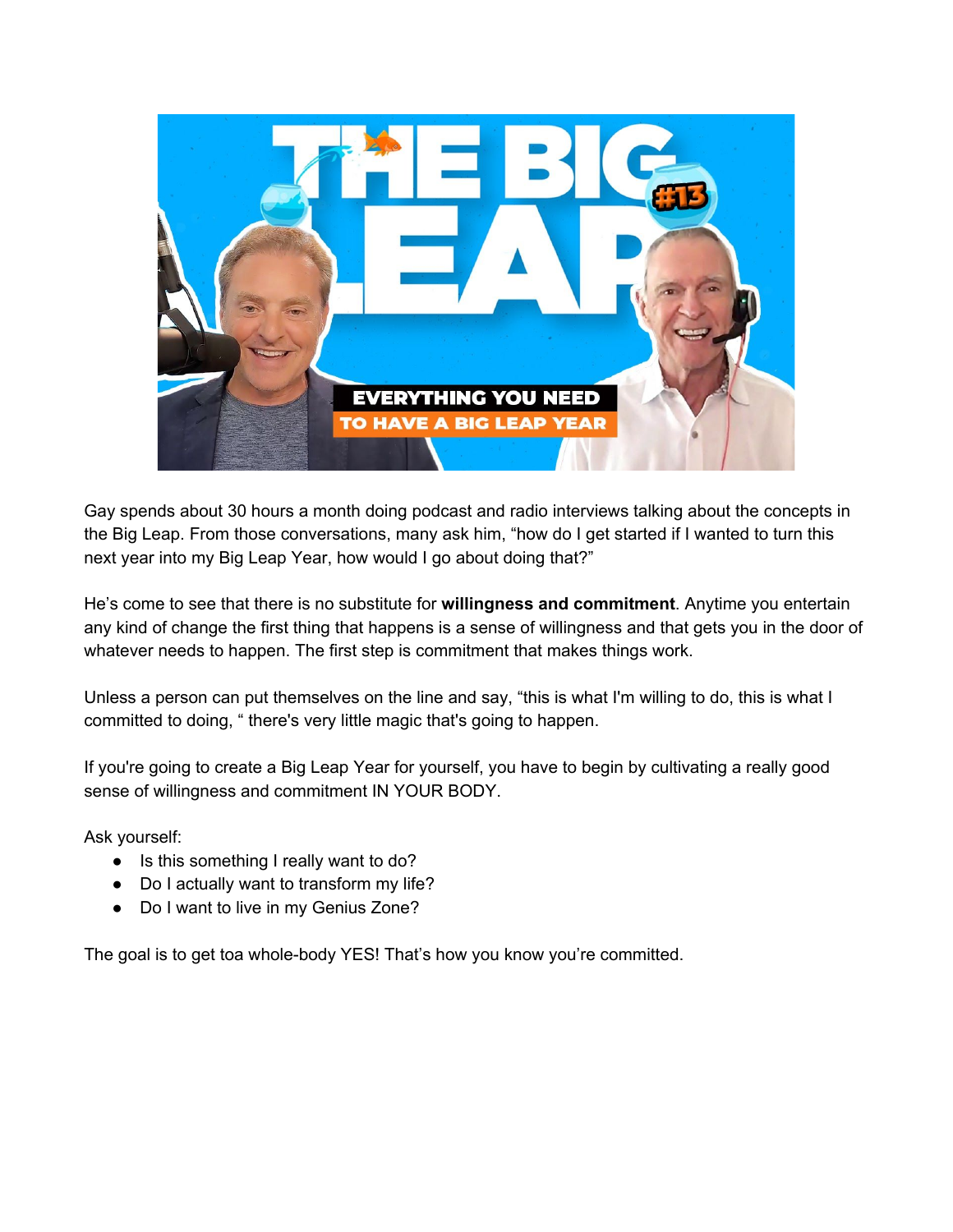

*This is Gay Hendricks and me in our studios, connecting by zoom!*

There's so much more to uncover in this episode including the genius behind **The Mary Kay Formula**, how I taught myself programming at age 14, how I was writing software for GM and meeting executives by age 18 and how being open and "coachable" is SUPER important to bringing your Big Leap into being. So don't miss this episode by **[tuning](http://www.mrbz.com/BLPOD) in here!**

# **Text "BL" to (858) 434-5316 for transcripts of this episode.**

Visit [www.BigLeapPodcast.com](http://www.bigleappodcast.com/) and subscribe on Apple [iTunes](http://www.mrbz.com/BLPOD). If you prefer video, click **[here](http://www.mrbz.com/BigLeapEP13)** to watch the episode on YouTube!

Enjoy! Mike

## **Here's a One-Time - Once in a Lifetime Experience with Gay and Mike**

PS - Gay and I are planning something very cool and very special. We're about to create "The Big Leap Experience" - an opportunity to join us on an adventure of SPIRIT, CONNECTION, and TRANSFORMATION. We'll help you overcome your "Upper Limits" challenges, tap into your deepest creativity, and **create CONSCIOUS LUCK by discovering the 9th Secret**. If you'd like to be notified as soon as this new program is released, **CLICK HERE TO [APPLY](https://bigleappodcast.com/apply)** for **The Big Leap Experience** and we'll get right back to you!

Mike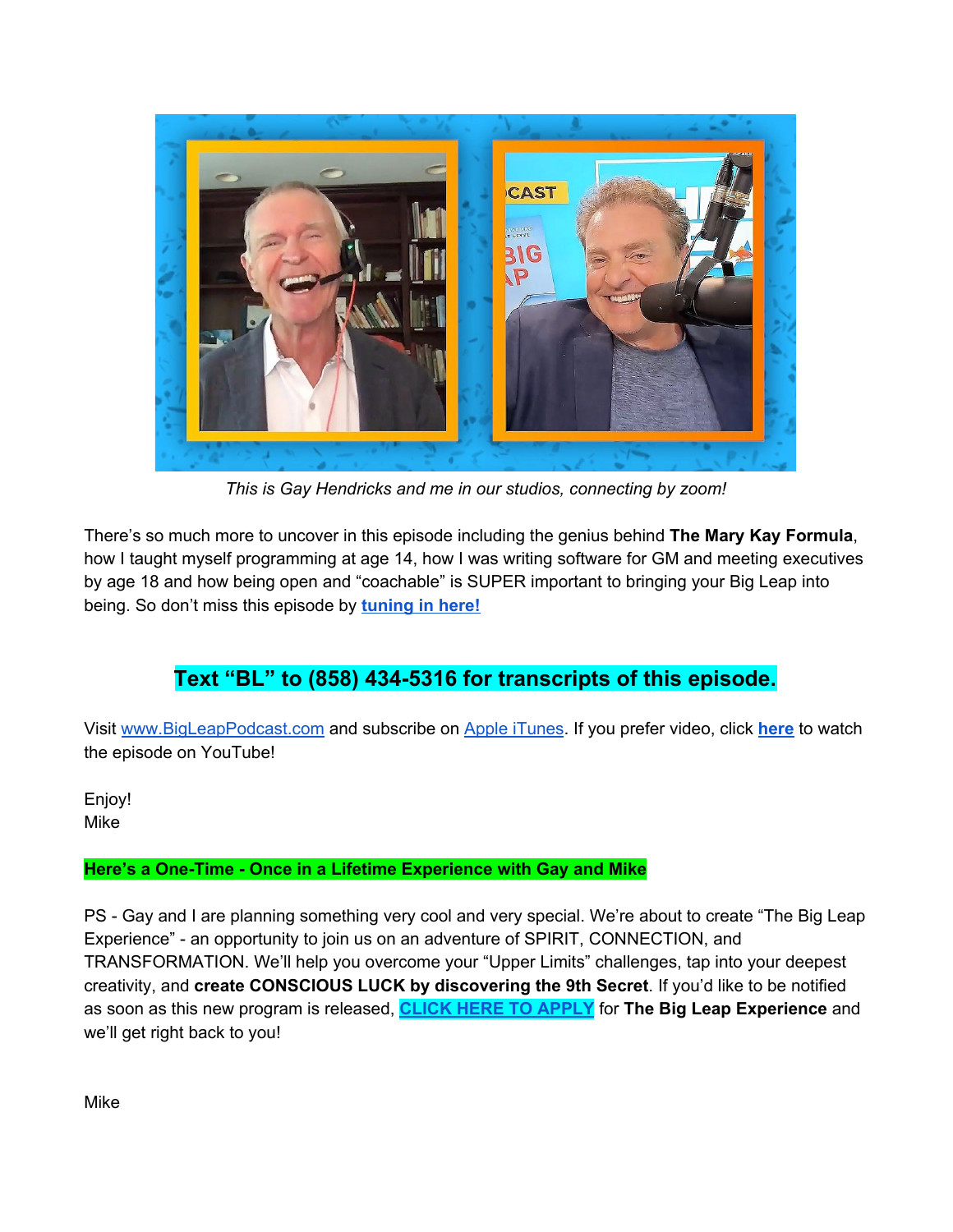**PS - NEW [VIDEO](http://www.mrbz.com/VisionVideo):** Imagine highly qualified prospects who say, "*I already know I want to work with you. How do we start working together?*" Imagine these perfectly-fit, qualified people ready to invest in your products and services seeking YOU and saying: "*I've been looking for someone just like you for a long time*."

How do you get from where you are now to there?

**Visit my web site and [check](http://www.mikekoenigs.com/) out this short video** and let me know what you think!





![](_page_3_Picture_5.jpeg)

*Note: this is a machine-produced transcript and is NOT perfect! It's intended to provide support to the podcast episode and give you and your team language and tools to help you improve every aspect of your life and business!*

## **Mike Koenigs** 00:00

Hello, this is Mike Koenigs. And I'm Gay Hendricks and this is The Big Leap. And this is everything you need to have a big leap year, we're going to be covering in process a five step process that gay and I have developed. So you can have your big leap year including a really really easy concept called the Mary Kay formula. It's one of my favorite concepts and ideas. And also some of the ways to increase your longevity gay, what do you have that you want to share?

## **Gay Hendricks** 00:33

We've got a bunch of things in this episode that are all grounded on our own personal experience and working with people. So everything we talked about here has been kitchen tested, bedroom tested, boardroom tested in every possible situation you can think of.

**Mike Koenigs** 00:48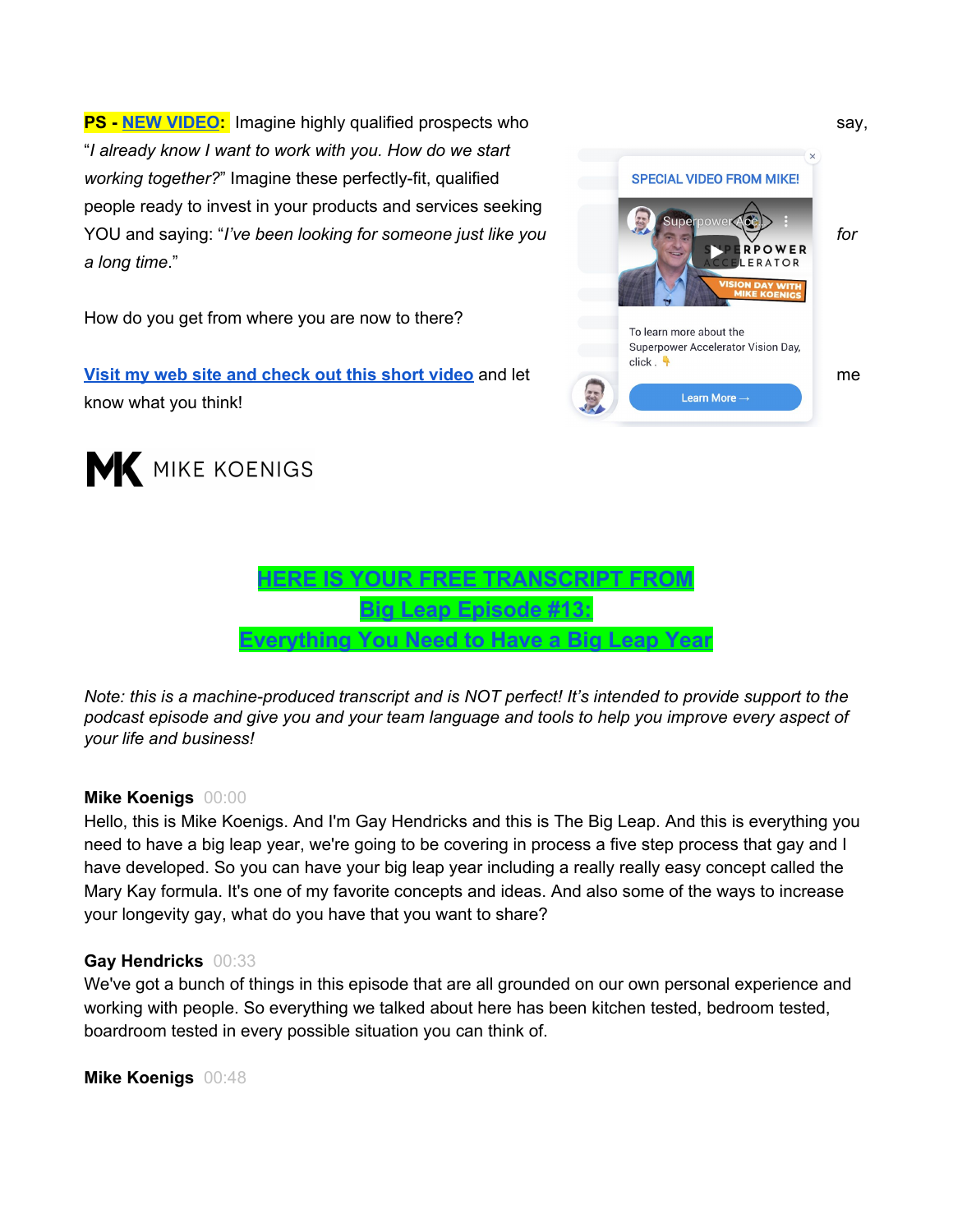Alright, well, I know you're gonna love this episode because we already made it. That's how we're doing the previews. So well. Make sure you standby, we're gonna have a blast. There's a lot of great content Here on the big leap.

#### **Gay Hendricks** 01:13

Hello, everybody and welcome to another edition of The Big League podcast. I'm gay Hendricks along with my buddy Mike cage.

## **Mike Koenigs** 01:20

Hey, how are you doing? This is exciting. I love this because we're going to be doing some planning and it's a great sequel. From our last episode, your consciousness is your most valuable product. So gay. How do you want to open this one up?

## **Gay Hendricks** 01:35

Well, I've been talking to a lot of people lately. One of the big things that I do is respond to interviews and conversations about my book, the big leap. And so I probably spend maybe 30 hours a month doing interviews with various podcasts and radio programs and things like that, talking to them about the big concepts in the big leap things like the genius zone. And the upper limit problem and all those kinds of things. And from a lot of those conversations, there's a lot of people who asked me, How do I get started? You know, if I wanted to turn this next year into my big leap year, how would I go about doing that? And so I've been thinking a lot about how you kind of get started in any kind of big change process. And as I've worked with people over the years, I've come to see that there is no there's no substitute for willingness and commitment. and willingness is really important. Not a lot of people think about willingness, but anytime you entertain any kind of change. The first thing that happens is just a sense of willingness. So for example, if you're, if your work and your business partner says, Hey, you want to go out and have fresh oysters for lunch, well There's a lot of people that would go Yeah. And a lot of people that would go to you and so I'm a little bit more in the face of that conversation myself. But yeah phase

#### **Mike Koenigs** 03:14

I made it for a long time but what about oyster for my first one- was not a good way to begin that but I get it

## **Gay Hendricks** 03:24

I like them fried. I'm not so crazy about thim slithering down my throat.

#### **Gay Hendricks** 03:33

But, just your first take on a question like that has to do with willingness: would I be willing to do something? Or if a friend says, Would you like to go hear Mozart on the weekend? Or would you like to go hear punk rock at a concert, your first thing is your willingness wouldn't be willing to do that. So willingness gets you in the door of whatever needs to happen. But it's commitment that really makes things work and So, when I'm working with people, whether it's a couple or a business professional,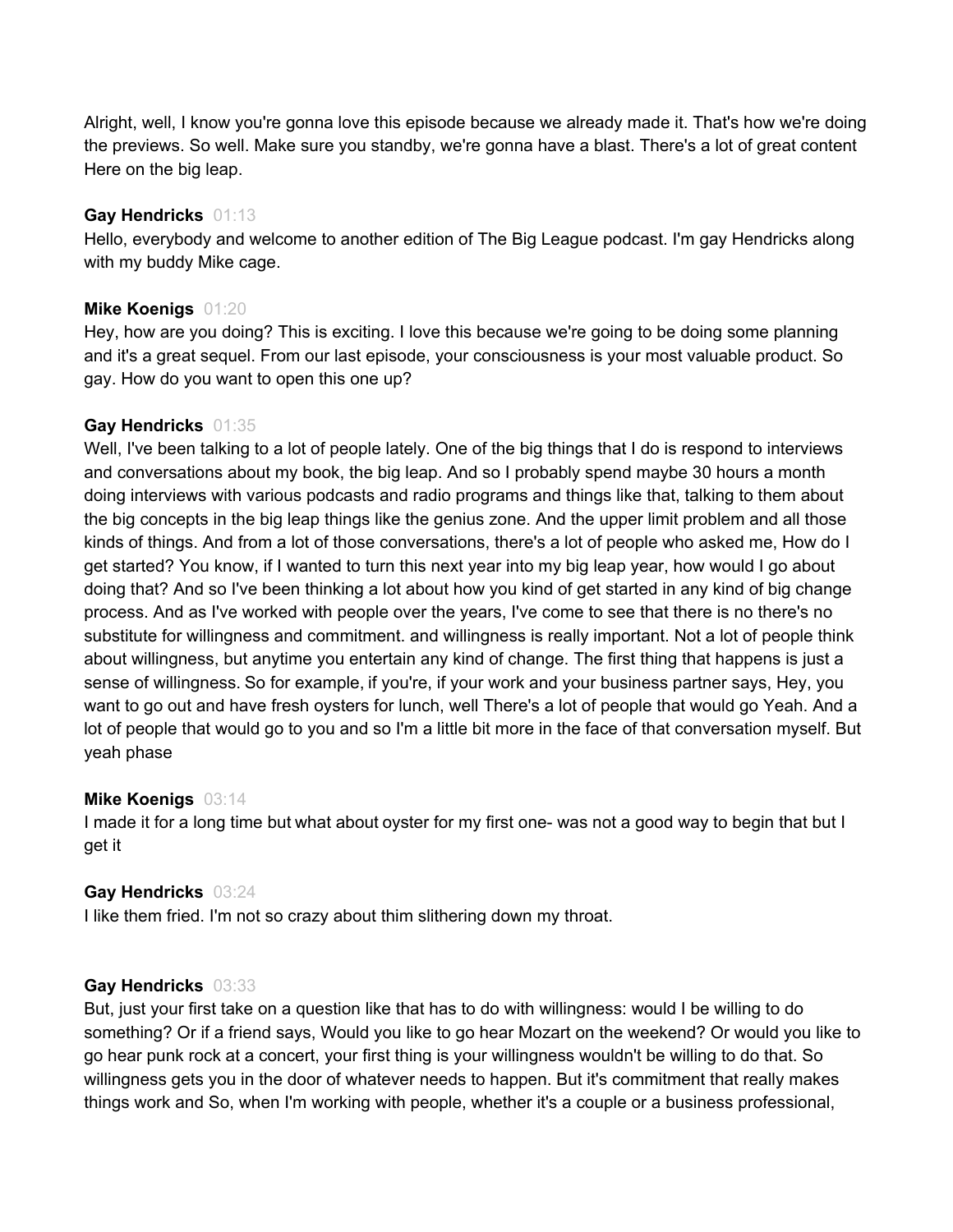often it boils down to an issue of commitment. Because unless a person can put themselves on the line there and say, This is what I'm willing to do, this is what I commit to doing. There's very little magic that's going to happen. So if you're going to create a big leap year for yourself, begin first by getting a real good sense of willingness in your body, and also get a good sense of commitment. Is this something you really want to do? Do you actually want to transform your life? Do you actually want to live in the genius zone? So you get a whole bunch of yeses from things and those are the things that you're really committed to.

#### **Mike Koenigs** 04:52

I love that. One of the things that I took a note of Gay when you talked about willingness, (that's step one), is an old story I learned years ago from one of my mentors and it's the Mary Kay formula. And for anyone who's not familiar with Mary Kay, those are the pink cars. It was the first business at home or work at home business opportunity that was made available to women, and that preceded Tupperware parties where you could actually have a business selling makeup and other products, and they rewarded the top sellers with pink cars. And to this day, you'll still see them out there occasionally, it's not as big as it used to be. But I know for a long time, that was a great way for women who didn't have traditional jobs and took care of families and all the old rules of yesterday. But here is the Mary Kay formula. Number one is, is it easy? Number two is does it work? And number three is can I do it or will it work? For me, and creating a willingness moment that transformation where you actually go from willingness to commitment requires that that conversation of believability pops into place. And so, and one of the things that I've found after raising a kid and also learning how to overcome my own crap in my head, is I have to create a positive context and a positive frame in order to be willing. And it's amazing how even when you're talking about the oyster, for example, you know, the reason why my first oyster experience was a bad one is because I actually was in Detroit, when I was 18 years old meeting with a bunch of GM executives, and they're like, Hey, Mike ever had oysters before? And we're in the era, the restaurant where Jimmy Hoffa was abducted. They had thought, that would be really, really funny to take this 18 year old punk from Minnesota and, I was sort of like right off the boat kind of fresh and new. So the guys are like, Hey, you want to have an oyster and I'm like, I'll try anything once. And of course they bring these things out and I put it in and I didn't know what to do with it. So of course there were broken shells in it, and it was cold. And my first impression was you this is stinky, nasty cold snot with sand in it. And it tasted and I had a rotten one. Okay, so it was like all the worst things and I did everything I could to keep myself from gagging and all these old old Detroit executives you know old fashioned old school were laughing at me and thought it was the funniest thing ever and I was just like it was a combination of shame humiliation, and you know one of the guys that afterwards our we do that all you punks. When we get when we see You hear, but you know, again, I didn't have any context at the time. But it wasn't easy. It didn't work and I didn't feel like I could do it. But anyway, after that I was unwilling to try oysters until 20 years later. I mean, it was maybe seven years ago, Vivian and I were out we had we got pretty well lit at a restaurant in downtown San Diego, perfect summer day, at a couple of tequilas and, and we're at an oyster bar and I'm like, I'm gonna try one we ordered some and I was like, holy cow. These are amazing. And they were the San Diego blondes they actually have a farm here and the combination of being with my honey having a couple of nice stiff drinks and these perfectly, you know and they have champagne minion yet. It just made the medicine go down. It was lovely and ever since I've been a freakish oyster fan, so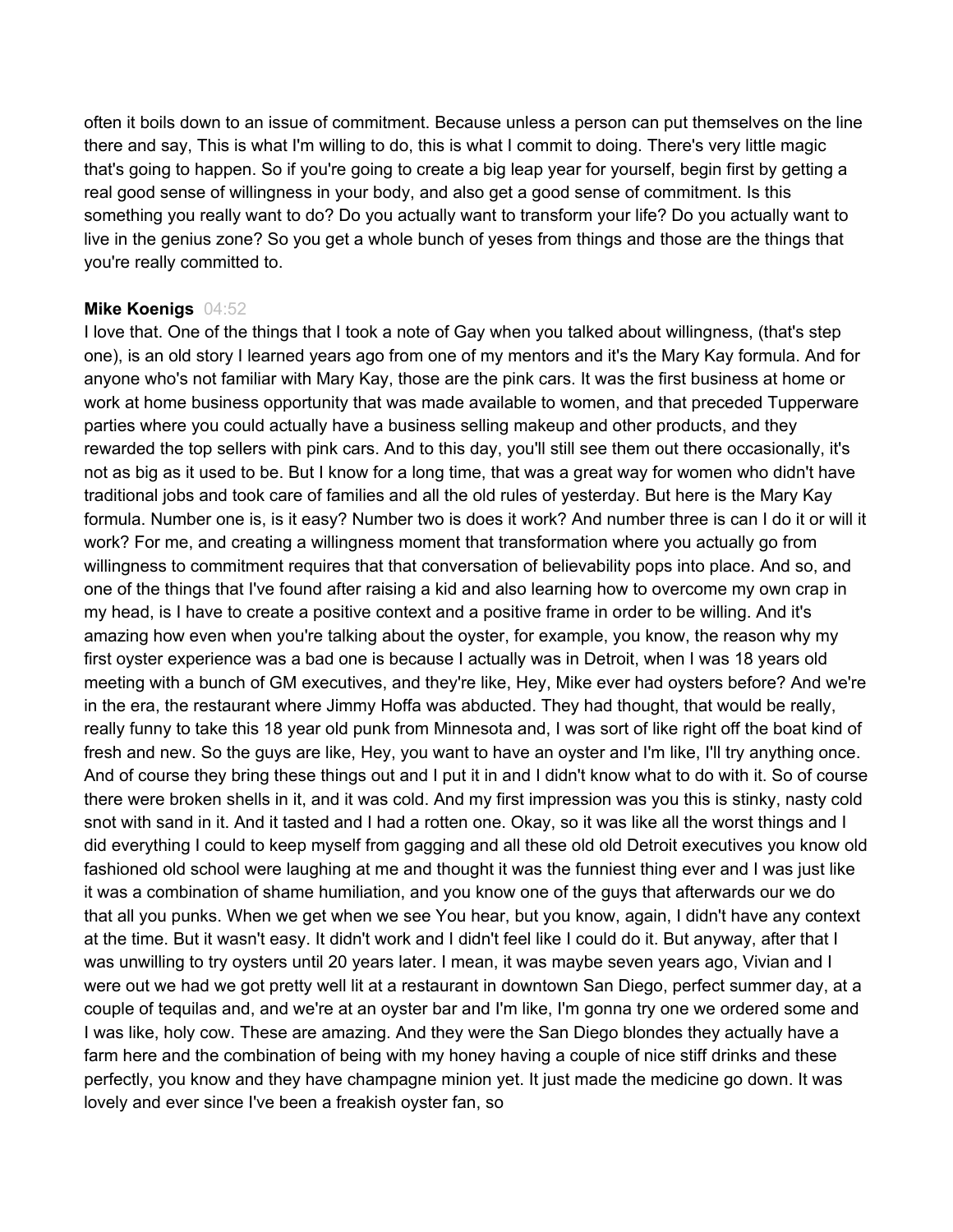## **Gay Hendricks** 08:58

Before you go on I have to rewind here for a moment. What in the world were you doing at 18 years old meeting with a bunch of GM executives?

## **Mike Koenigs** 09:07

So the one you know enough about me to know I grew up in a very small town in Minnesota. No money, no resources. But I taught myself how to program when I was about 14 years old. And I got my first programming job with a company called CW C are clear with computers in Mankato, Minnesota. And we wrote vehicle simulations, we brought software that helped dealers build trucks, basically. So back in the old days, if you had to, you know, create a dump truck, for example, you'd have to pick a frame and an engine and a transmission and a turning system and a body and all this stuff. And I wrote software that simulated the vehicles so you'd know how much weight they could carry, what kind of turning radius they had, and if they could actually carry a load. And so I was like this, you know, and I was like a completely uneducated boob. But I was hungry, broke. And I was willing to learn anything. That ended up evolving into me writing video games later on because I was writing vehicle simulation software, one long winded answer to the story, but it required a little context.

## **Gay Hendricks** 10:20

That makes a lot of sense out of that. Thank you bud, but it's a great story.

## **Mike Koenigs** 10:23

It was fun. It was truly some of the best years of my life and one of the other byproducts of that I wound up writing software for the US Navy through a friend of mine whose father worked for unisys at the time, which was Sperry UNIVAC, unisys, and flew me out here and went into literally into the caves in the big hills and Point Loma that a lot of people don't know are basically hollowed out bunkers. And they took me into the deep caverns and I wrote software for submarines. weird, weird experience, we learn all these funky things. So Anyway, back to The Big Leap. You're Bob. This series can be about commitment. How about for groups and teams and families getting commitments from them?

## **Gay Hendricks** 11:14

Yeah, well, that's really key too. Because back in the 80s, and 90s, I used to do a lot of on site corporate consultant where I'd go in and follow an executive around and figure out what the issues were and what the problems were. And one of the problems I spotted all the time was that leaders would fail to get buy in or commitment from everybody on the team, they would kind of go off without even defining sometimes what the commitment was. And so often, the result wouldn't be there. And so one of the big things I ended up teaching executives a lot was just how to get people committed, how to look them in the eye and say, is this something you really want to do and Is this something you'd really be willing to do? And so a lot of people aren't willing to have that eyeball to eyeball conversation. About Is this something you'd be willing to do. So they miss out on getting the person to get full buy in or commitment. And then there's usually wobble later if the person doesn't know exactly what they're doing or what they're committed to a good bit of my work. And the same thing is true with couples. A good bit of my work with couples is the same thing that I would do out in business environments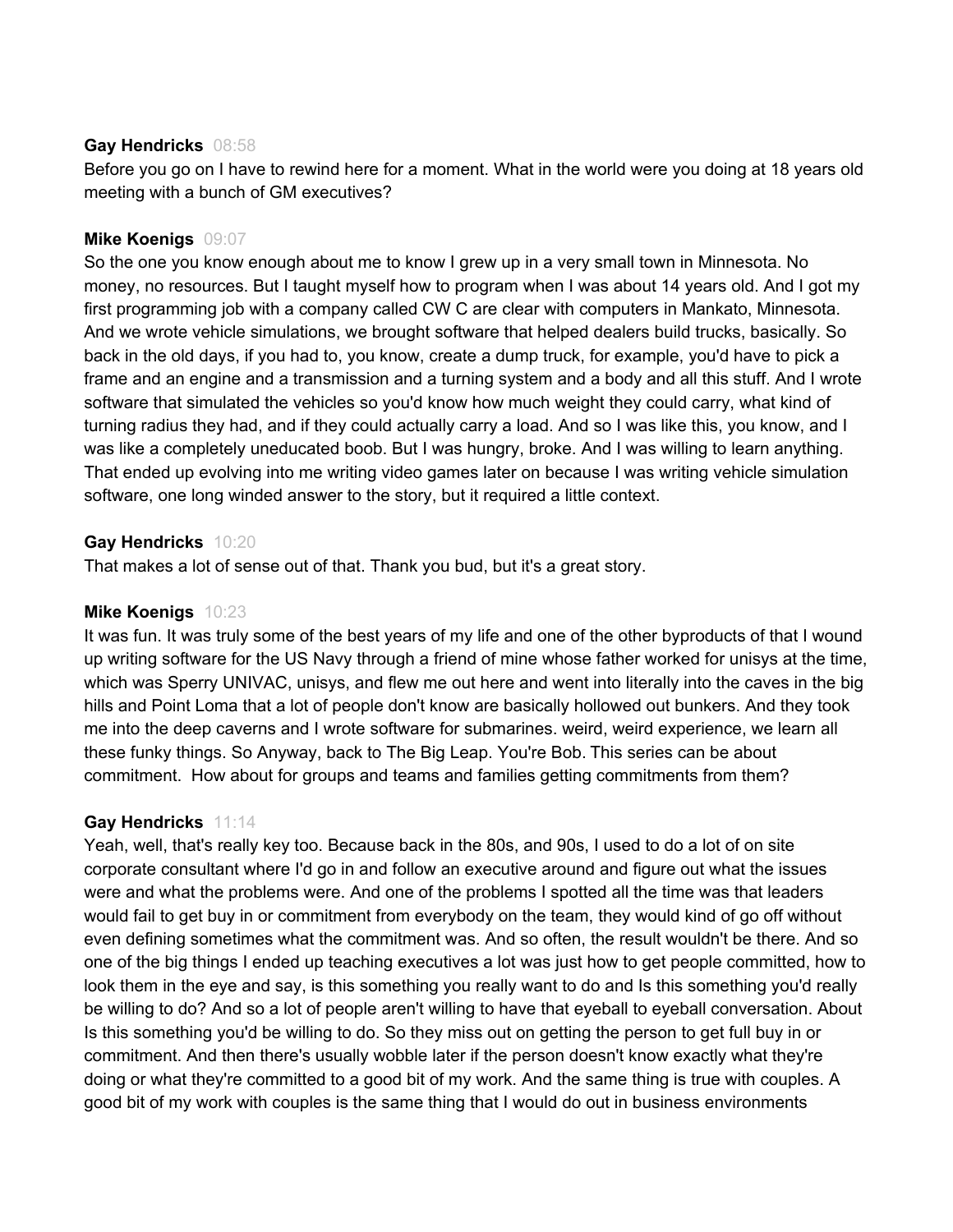because oftentimes, problems between couples are failures of commitment. Somebody commits to doing something but then they have a counter commitment that comes up and sabotages themselves. And so learning how to make a sincere heartfelt commitment and follow through on it is one of the most important things to teach in any kind of organization or family.

## **Mike Koenigs** 12:47

So while you were describing that I have a big idea that I've always been super, super fascinated by, and interested in it So I'm going to come back to this and ask your opinion on what you do for couples, kids and teens. But here's my little breakthrough. And I had a moment a couple of years ago where Vivian and I broke through a few things that were unrecoverable from a couples perspective. And it goes back to 10 years ago, but it was just like some horrible stuff that I had done in a relationship that just about Nick's marriage and, and some ongoing behaviors that drove her crazy. But one of the things that really kept us together is something that I call relationship velocity. And here's the basic idea is if you've got the same values, and one of your core values is growth, so Vivian and I both are all about growth, constant growth. She's about love and connection and contribution. And I am on a different level. But we have what I consider to be relationship velocity, which is a commitment to the same values. And at the same speed as anyone who's ever been in a bad relationship before that, if you're trying to figure out why does this suck? Why do I feel so uncomfortable? It's because one or the other isn't moving at the same velocity and you've outgrown the others and you've got a relationship or a values conflict. And I believe that just having the same values isn't enough. You have to have the same speed and commitment so you don't feel like you're dragging someone around or you can't feel like you're dragged along. And that comes back to getting a commitment from a couple, a kid or a team. What do you recommend or feel is most important, valuable and necessary to get that and make it happen without it feeling forced because if you've ever tried negotiating, I've got a, my son turns 18 in a couple of days at this point. And like, he's a lovely kid, we get along great. We've always had a great relationship. And he resists me like I've given him so many opportunities. And he just has a different relationship velocity, a different growth curve, his values are just different. And, and I have a general rule, which is I'm just not going to force my kid to be miserable because I want them to be a certain way and I'm not going to be miserable. Trying to lead them in a path. He resists.

#### **Gay Hendricks** 15:54

Yeah, well, that's when it's time to move them out of the house. And that's the simple solution to that, that's been the time honored solution rather than trying to solve that problem. This is oftentimes perhaps an East Coast College is in order for you. But seriously, the one I've worked a lot of course with couples and to a certain extent with families, although I was not a full time Family Therapist during the years I was doing psychotherapy, but I worked a lot with teenagers, of course, in my earlier years, the thing that I think parents mistakenly do is they, in their attempt to help the child, the teenager, go in a certain direction, they get locked into an authority mode, and don't communicate at the emotional level. For example, in a situation like that you're describing with your son. Both of you have an emotion You know, connection under there, you're both scared about something. And if you can find out what he's scared about and also share what you're scared about, there may be more than one thing. But once you get underneath the, you know, the master slave relationship that parents children go through or they one up one down where you've got all the power and they don't. So when those power imbalances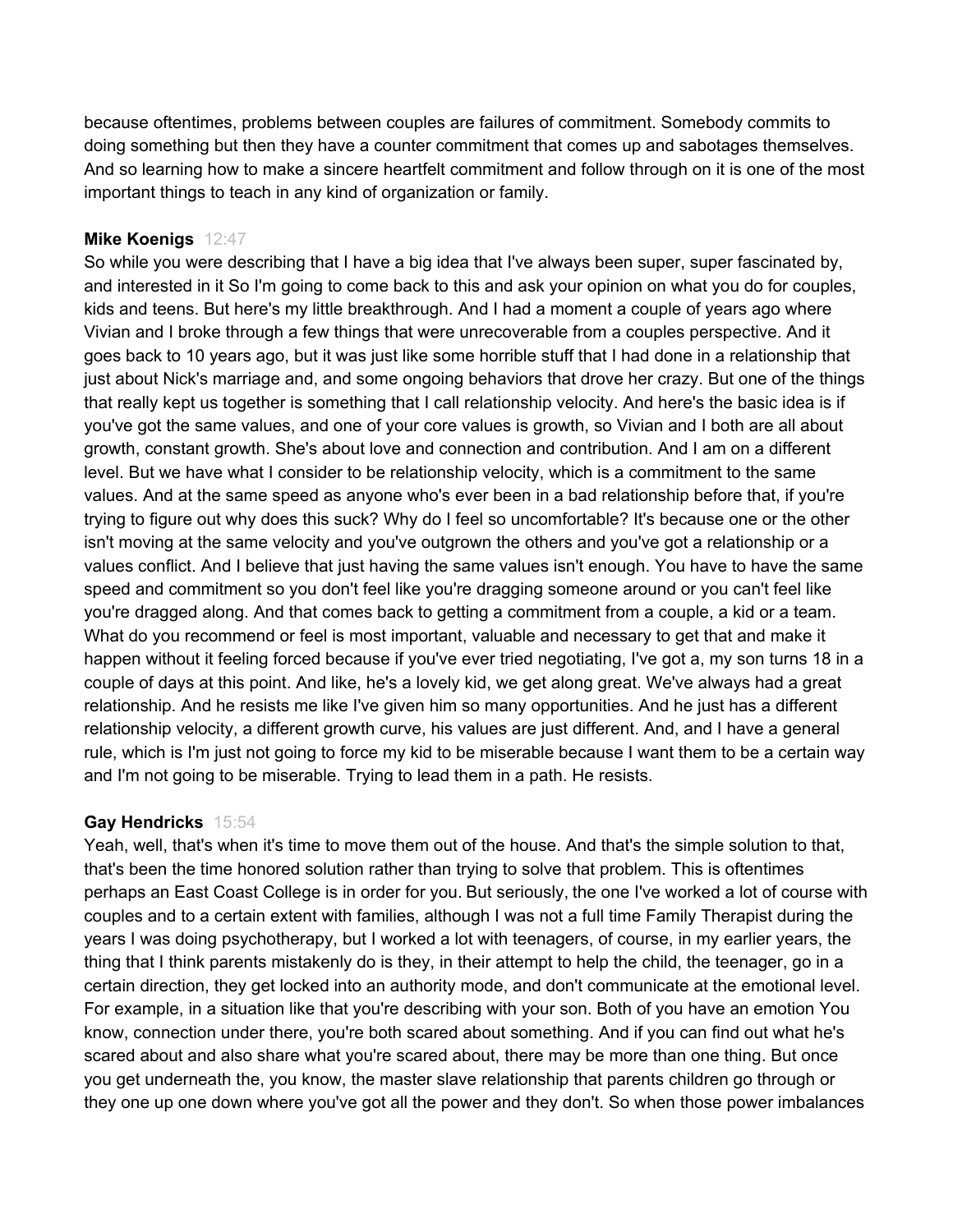are in place, what you have to do is look for something underneath that connects the two of you. And oftentimes, it's emotions that are deeper than anger. They're most emotions like fear and sadness. And so communicating at that level and telling him what you're scared about and finding out what he's scared about is often the thing that will unlock behavior change out there on the front lines.

## **Mike Koenigs** 17:57

That's, that is really useful and powerful. And you know, the funny thing is, I know that but I forget it in the in the heat of the moment and where we've had I'll call shallow breakthroughs, not the deepest breakthroughs are really realizing that you can't influence if you're judging, and then you can't be influenced if you feel judged. And when you look at the massive polarity that exists in our media, in our culture, in our political climate today, everyone feels judged nonstop. And there is constant poking and prodding, and there's just no way to influence a party when there's judgment going on non stop. So that that's, that's very meaningful. Well, why don't we move on to the third phase, and the first third step of everything you need to have a big year so we started with willingness, a sincere commitment. And then number three, coachability. Okay.

#### **Gay Hendricks** 19:05

Extremely important aspect of life is how willing Am I to take corrections? How willing am I to open myself to feedback? It's an art, giving feedback. But there's an equally important art about receiving feedback. So are you coachable? Can somebody come in and help you and say, do this instead of doing that, without you spinning off into an ego issue about, you know, why is he making me do that or, you know, the usual sort of anti authority kind of things that we often get into in the early part of our lives.

#### **Mike Koenigs** 19:45

That's great. I know you've got a story about Boris Becker. And I want you to share that and then I've got a couple thoughts on it too, because now I spend so much time coaching executives and ultra high net worth individuals on business and personal level. And this is very different than going from someone buying a book or an information product or doing an hourly session or coming to any events. So I'll go in the, on a deep level as well. And I know you spent so much time there, but let's talk about Boris Becker.

## **Gay Hendricks** 20:22

Back in the 80s. Boris was quite a phenomenon because he won Wimbledon, the big tennis tournament at Wimbledon, at the age of I believe it was 17, if I remember correctly, but it was an extremely young age and he was an awesome tennis player. And he'd been coached throughout by this one particular gentleman and I can't remember his name, but I can see is basically it's sort of a handlebar mustache. And so after Boris Becker won Wimbledon, the next year, he had a rather precipitous fall. I think it was the next year or the year after he couldn't even get In the door, he didn't make the finals. And people wondered why, but his answer was pretty simple. He fired his coach, he ended that relationship that had got him there. And there's a whole bunch of articles and books that you can read out there on the internet about what the personality aspect of was Boris, but you know, a teenager that suddenly has a gigantic winning moment and goes to international stardom from having been a high school student a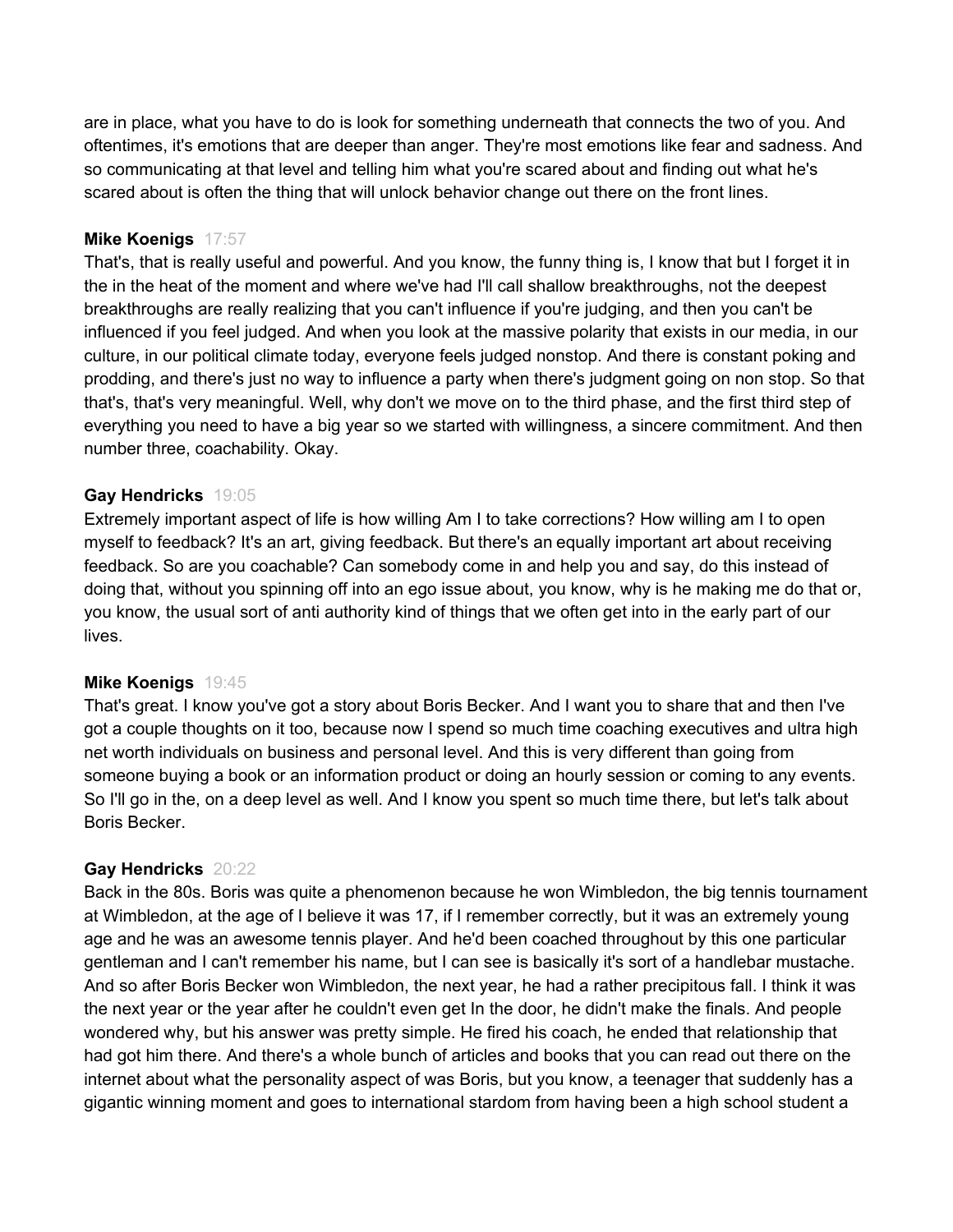couple of months ago. That's a huge thing for anybody's ego to handle. And so I think that Boris went in the direction of saying, I don't need coaching anymore, you know, I met now and so that act of shutting off your coach ability is oftentimes something that gives you a precipitous dive. And you could use other examples from lots of other entertainment and places like that. But to me, I always think of the Boris effects When I think of somebody who's not coachable, and it doesn't have to just be 17 year olds either. I certainly worked with a number of 57 years old 57 year olds that were difficult to coach because they were at the top of some organization and they thought that what had gotten them there was a certain thing, but they didn't realize that a lot of times once you get to the top in any field, that's just the beginning. That's the beginning of your unfoldment as a human being. And so when you work as I have with a lot of CEO types and people in entertainment and that kind of thing. One of the characteristics is they often are very hard to approach because they start surrounding themselves with Yes, people, people that tell them they're right all the time. And that's a almost a suicidal move that I've seen a lot of people make, especially in the entertainment industry,

#### **Mike Koenigs** 22:50

right. And not only do they have a lot of Yes, people around they have a lot of no people around them who are not telling them the truth to protect The parasites and the vampires. And that's something else that I've noticed and, and you and I, offline have talked about some of the celebrities that we've worked with. But there have been a couple celebrities I've worked with very, very well known, very, very well recognized, surrounded by parasites that prevented quality people from getting inside. And they were just protecting their own free money stream. And eventually, that individual is left where they don't have a platform and they don't know it, and they didn't see it coming. So I have a couple stories along that you really popped something in my head here, which is when I'm working with a high level individual, and I have the ru coachable conversation, I often talk about the importance of a transformation versus a transaction and what I found makes the biggest difference To get someone in a coachable space is to first of all, craft a compelling future for them. And that is future pacing from an NLP perspective. So imagine you and I were going to start working together, what needs to happen both personally and professionally for you to feel satisfied with your progress, and I always have them imagine what it's like. And by the way, that's called the R factor question or the Dan Sullivan question. It's one of the smartest ways to get someone in the right, right mindset. But the next and really the most critical thing is skin in the game. And if someone if it's a comfortable investment, people won't show up. So a couple years ago, when I did my most recent reinvention, and I changed my business model to do executive coaching. My minimum fee to work with me was 25,000, it was actually \$50,000 And then it went up to 125,000. And now it's 50,200 50,000. And actually more in some situations. And what that means when the fulfillment came around is a meeting, meaning a 90 minute meeting the, the, if someone looked at it through the lens of how much does that cost per hour, which, by the way, I never allow that to happen is if someone starts equating and buying time, you're already screwed. That's the crappiest business ever to be in is the selling of time. Even though on some level, we're all doing it right. But the cost for a meeting was \$7,000. And out of the 25 people who I was coaching at that time, guess how many ever showed up late or didn't show up for our session? Correct? It's zero. Okay, because they had so much skin in the game and now that is what I found is that you could provide the same product, the same service. And on one hand if it were \$500, or \$500,000. First of all, it's all a matter of the perception of the potential possibility of ROI, which is up to you to craft a story, a message that's relevant to the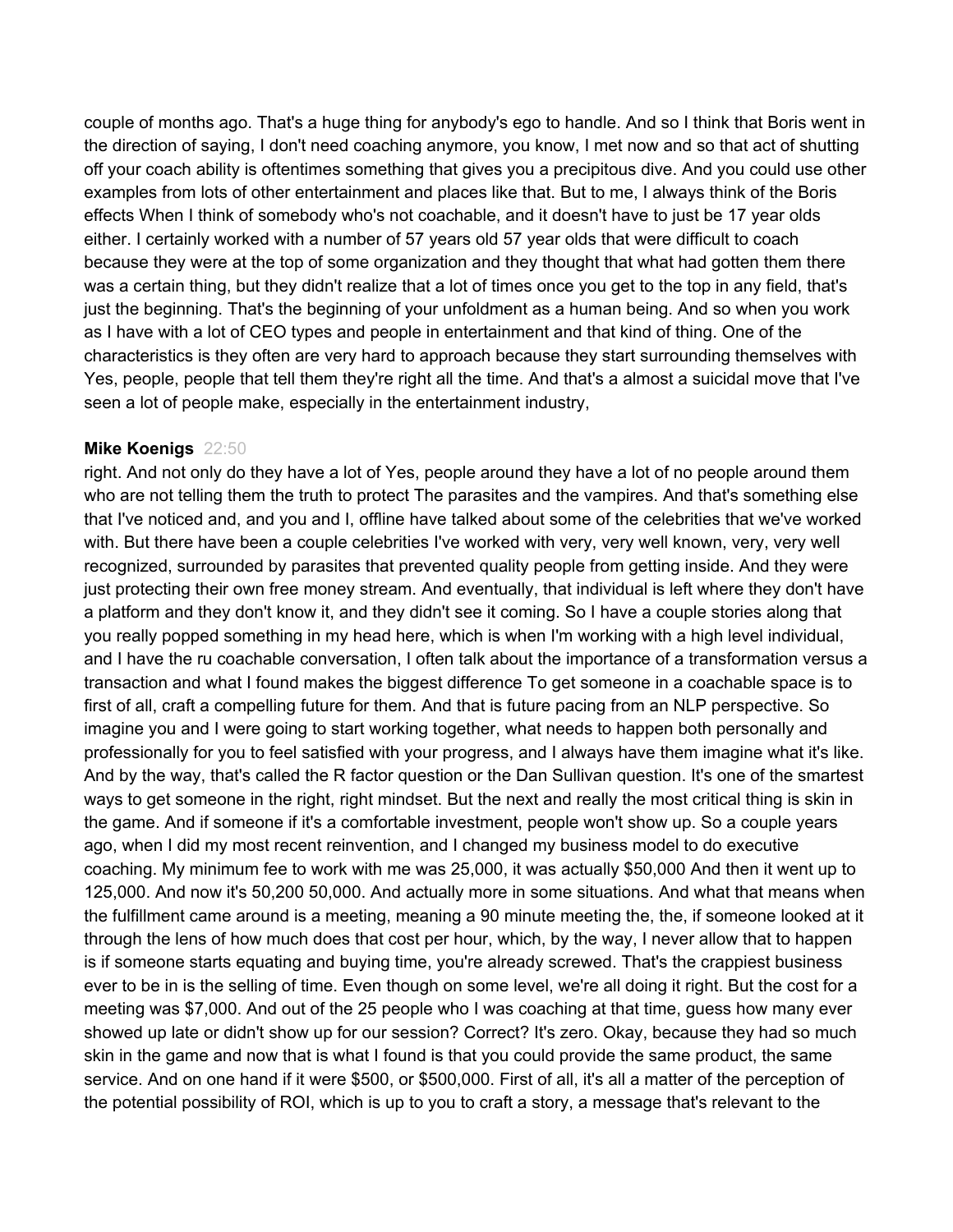buyer, right? So if you show an executive how they can find \$50 million that's hidden in plain sight by teaching them to think differently, see differently and tell a different story. And you said, Well, if I could bring you 50,000 or \$50 million, what would that be worth to you? versus someone who's struggling to make 50 grand can't pay any of their bills, and literally has to run around delivering groceries for 15 bucks an hour and artists survive. They're going to have a very different place. perception of value. And there and again, no matter where you're at, but the point I was getting at here is there's one gentleman both you and I know really well, I can't mention his name for the sake of this conversation, but he has a funny closing line. He says, first of all, the investment to work with me is \$100,000. And there's only one guarantee I can give you. And you're like, well, what's the guarantee? Well, that'll be the last time you ever see that \$100,000. The first time I heard that, I was like, What? In a hole, what a jerk. And but what mattered was just the understanding that by the time you got to that level of the conversation, the person understood that in order to even be accepted, they had to be willing to be coachable and show up. And if they didn't do what they were told to do, they wouldn't get outside of their comfort zone. There are no money back guarantees that's on you. It's your choice to not be coachable. And there's enough skin in the game where you're actually going to show up. So that really goes down to you've got to feel some massive pain after you've made the commitment. And remember, we started out with step one was your willingness. Step two is your commitment. Step three is are you willing to be coachable? So that leads us to step number four. And oh, I know there was one other thing I wanted to add us told me not long ago that you prepaid five years in advance for your coach, your fitness coach?

#### **Gay Hendricks** 28:40

Yes. I've been working out since 2012. The last eight years with a personal trainer named Patrick Lee have led one on one training here in Ohio where I live, and it's always one on one training. It's not a gym where there's a whole bunch of people working out. So it's a very different sort of situation and So I got so much value out of it, that a while back a year or two ago, I had the opportunity to do something good for Patrick and his family at the same time doing something good for myself. It costs about \$1,000 a month to do what I do at his gym. And for his services, I go three times a week. And so I consume about 12 of his hours every month, and that's worth about \$1,000. So it's about a 10 or \$12,000 a year thing for me. And so what I decided to do is Patrick wanted to buy a house boat for him and his family to live on. They wanted to sell their land place, and their son was almost grown and so he and his wife wanted to live on a boat. And so I financed a \$50,000 boat for them in return for getting five years in other words \$50,000 worth training for the next five years. And so I did it partly to help them of course, but I did it partly for me as a longevity device. Because I wanted to be able to look out into the future and see myself when I'm 80 or 85 years old. Oh, by the way, I did it when I was 73. And so I'm about two years into it now. But when I run out of this five year commitment, I'm going to buy 10 years, okay, I'm going to buy 10 years out into the future. So I'm looking forward to it, but it gives me something out into the future because I can picture myself at age 80 or 85 still doing the same workout. And so I tell him, he's got to be careful though, because if I die, he doesn't have to give it back but he needs to keep me really healthy. So I can do that hundred thousand dollar one yet next.

#### **Mike Koenigs** 30:54

I love that. It's brilliant. It's brilliant. It's brilliant and We're gonna go to step number four here, which is resourcefulness. But I do want to also wiggle one more thing in here that you reminded me of as we're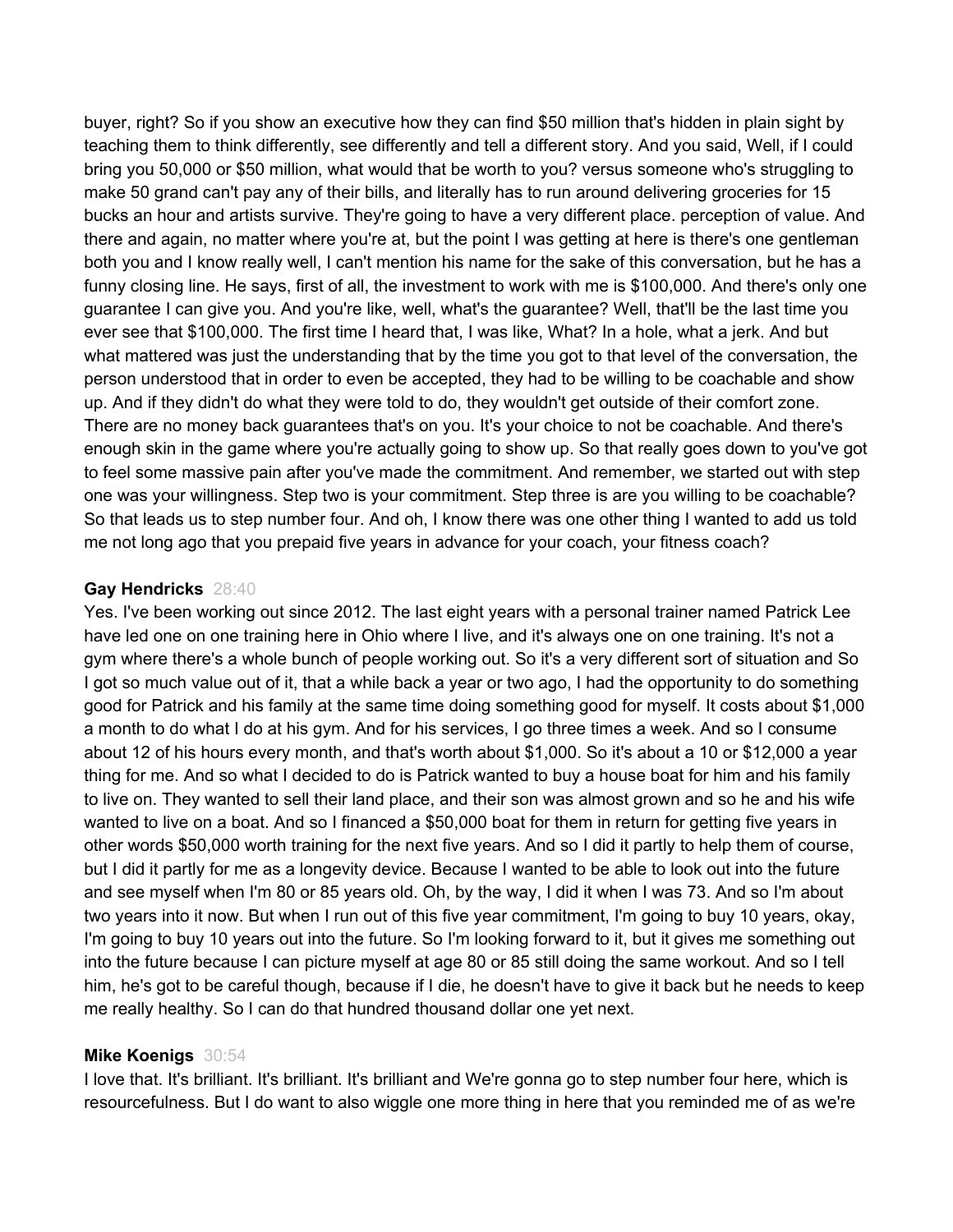talking about it. And it's like, this is a longevity strategy. And one of the things that you and I have put together one of our objectives when we started the big leap podcast was to find ways to provide value to other people. And also you said, it's one of your longevity strategies. And on our website at big leap podcast calm is a screen with a once in a lifetime experience with gay and I to help you create your big leap year. And we call it the big leap experience. But there's an application on that. And one of the things that we do together is we combine our combined skills, Gay's going to be coaching and advising you through your big leap in all the ways all the upper limits challenges you may have. I bring in my marketing skills and ability to elevate your status, your authority and position you and help you reinvent and reimagine who you actually are. And I love to say, you know, my objective is to help you be comfortable asking for 10 times more than you've ever asked for before, to value yourself. Game is going to prepare your mind, body, spirit and soul. I'm going to help you with some of the mechanics, the messaging, the words that come out of your mouth and how to attract right fit people. So that's the station identification and mini commercial here. So any comments on that before we jump into item number four?

## **Gay Hendricks** 32:45

Yes, I want to hark back to the Mary Kay cosmetics story, her first principle about keeping it easy. You know, you a lot of times people think you have to suffer constantly in order to grow but I think it's important to acknowledge suffering and acknowledge our tendency to get caught up in things that make us suffer. And at the same time, realize that you can grow just for the sheer heck of it. You know, you can choose to grow in ways that don't require any pain at all. Maybe some things we need to kind of bottom out and create pain in order to motivate ourselves. I don't know, having weighed 320 pounds, that was quite a motivation to change. I was walking around with an extra hundred and 40 pounds on me all the time. So every step that I took was a motivation to change. But whatever it takes for you, if it takes your suffering, now that you don't have to suffer forever, you can experience your suffering and then choose something different because like one of my mentors said, occasionally the bluebird of happiness is going to crap on your head, but you don't have to let it build a Next there. And so we're always one breath and one thought away from changing our lives, no matter how stuck we are.

#### **Mike Koenigs** 34:10

I agree completely. So step four, we agreed in the process is resourcefulness, ingenuity, and resilience. I've got a few thoughts on that. But I know you do, too. So let's talk about those three big, big things.

## **Gay Hendricks** 34:26

Yeah. One of my friends who's a very successful person, he's done hundreds of different deals. And I was asking him one time after, you know, like 30, 40 years in business and doing all these deals, and he's taken a couple of companies, public and that kind of thing. What are some of the things you've learned from it and one thing he said was resilience, the ability to get back up after you've been knocked over and to keep coming back. There was this toy that my daughter had when she was little, Bobo the clown, you'd kind of knock it over and it would pop back up. And probably all kids have him at one time or the I had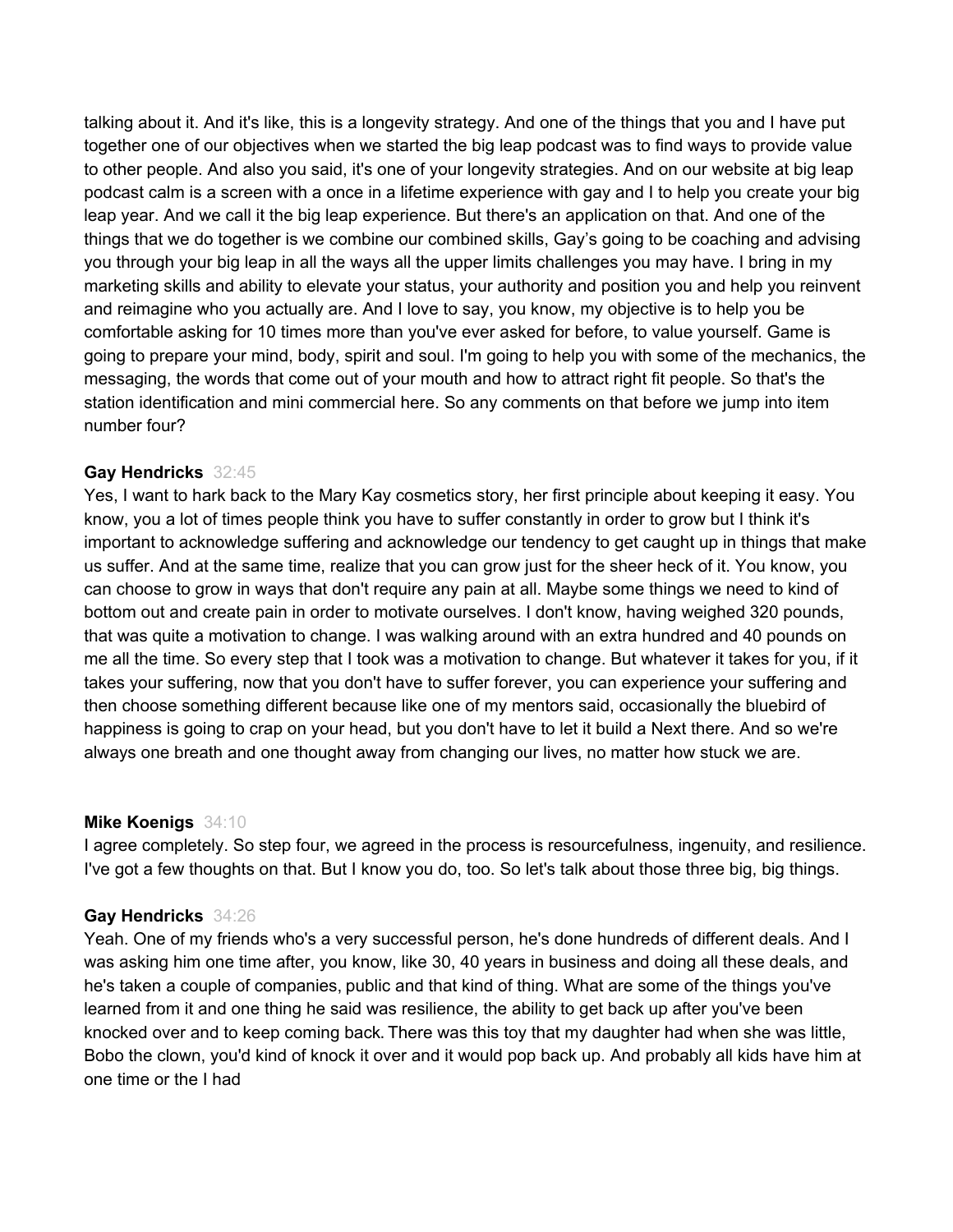## **Mike Koenigs** 35:15

Bobo the clown.

## **Gay Hendricks** 35:19

It gives a good metaphor for life. Because a lot of times people think that if only X, Y and Z weren't always happening, then I'd be better with my business. But you got to realize X, Y, and Z are the business. Know the fact that such and such a challenge came up or this kind of a thing happened. Those are the moments that actually make a difference for you whether you can come up with something, whether you've got enough resourcefulness and enough openness to your creativity, that you can come out of that with some kind of a new plan going forward. So you don't have to stay flopped over. Like Bobo's. The clown.

## **Mike Koenigs** 36:01

Yeah. And going back to one of my favorite concepts and ideas that you have, which is about staying in a state of wonder and wonderment and going. I wonder. And I am a firm believer that thoughts are objects, which are manifested. And compelling stories can cause audiences in groups to move mountains literally and figuratively, and all you have to do to create more resourcefulness and ingenuity and resilience is imagine your way into and through wonderment to manifestation. So simply stated, crafting a compelling story featuring the The individuals that you would like to have support you and crafting your perfect life need to hear movies and stories where they get to be the heroes. And you are their guide, their mentor, their advisor or their guru, and or your tool, your service, whatever it is. And when you think about how Apple became a more than trillion dollar company? They appealed to the wonder and gave you resources and tools that unlock your imagination, your creativity, your connection, and being able to express yourself and I think expression is such a misunderstood word. To express oneself is the act of crafting and creating inspiration. And, and great stories and building your tools to make that happen. So I think that's the biggest thing here and the other one is knowing when someone's time to hear. The message is, and I've told you this before gay that I have a rule and that is my wife and I we've for many years and up to you and Katie are extremely charitable, philanthropic people, you donate a lot of money and resources, but knowing what is your business and what is your charity and drawing a hard line between them is very important. So I have a rule which is I will support the broken but I'm not going to make that my business. So I will find people who are great at providing that and that lights their hearts up. But I work with ultra high net worth individuals so I know I can do much more good by funneling resources and money in order. In other words, buying time. And my highest purpose is best served there. I don't feel like I'm above it. It's just that it doesn't light me up to be working in a shelter, for example. And I know I can provide someone who is lit up by some amazing resources and tools, or some guidance that will help them craft and create leverage and massive change. And so don't make your charity a business unless it is your business.

## **Gay Hendricks** 39:45

That's really a good point. I think that a lot of people fall into kind of a compassion trap. I mean, compression is a wonderful thing, but you sometimes can overextend it. One thing I always like to make sure people know is that each human being is 100. Hundred percent. A lot of times in a relationship, there are two people that get together and each of them is 50%. And they make 100% together. But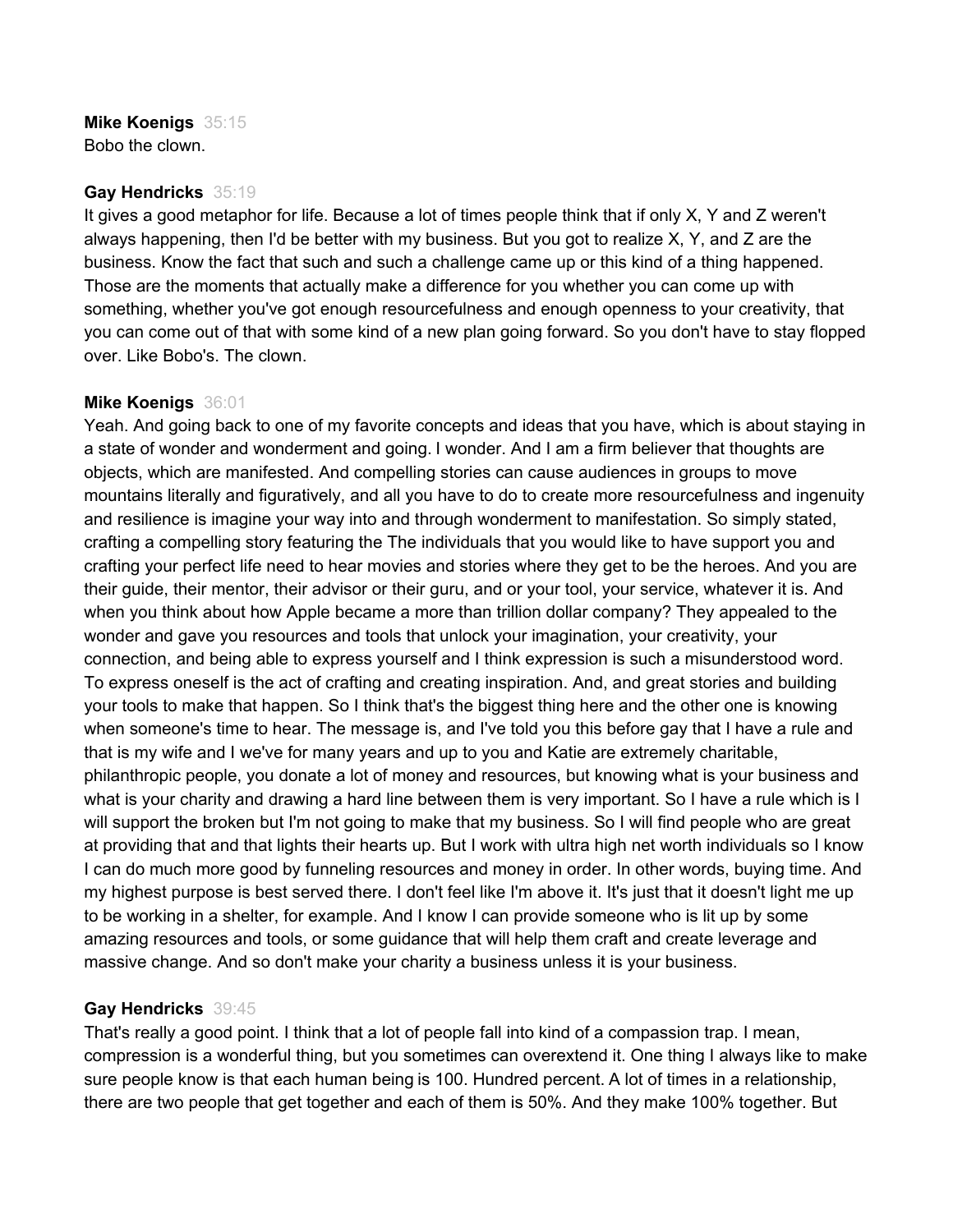that's a big trap to fall into. Each of us is exactly 100%. And if we don't treat other people that way, if we treat people as if we get over into 150% and start taking too much responsibility for other people's lives, it drains us and it's not doing them any good either.

#### **Mike Koenigs** 40:29

Absolutely, absolutely. So let's move on to number five in our process here, so I'm just going to review these. We have the willingness, the commitment, the coachability, resourcefulness, ingenuity and resilience and a commitment to re evolution and reinvention. And I know you always have a good story and I've got a story as well.

## **Gay Hendricks** 40:58

Well, I've gone through a lot of reinventions in my life. And I've seen a lot of people go through reinventions where a person has come in who is in the pit, for example, having I worked with a person who was very famous in the entertainment business and also very famous for being very much into alcohol and drugs for a long period of time. And then to see what the power of commitment could do to watch her make this commitment to a whole different kind of life and then reinvent herself out of that to huge, much more success than ever than ever she dreamed possible. Those are the kind of things that really touched me deeply that I get to work with and people because to me, the great thing about being human is the ability to reinvent ourselves, I always say we're only one thought in one breath away from changing our lives. Because if any person can simply launch one single positive thought, in an area that they've been thinking completely negatively in, everything changes. And for me, it was that moment when I was 24, of conceiving of myself as a person who wasn't fat, who was not in a bad relationship, who was not in a job I hated a person who had a job I loved and a person who was in a healthy body. That was for me a moment of breaking through and forming a positive image of something where I'd only been thinking negatively before. And in one way or the other. Every single one of us has access to doing that at every moment of our lives. That's one of the great glories and advantages of being a human being is that we're always on the verge of evolving. in a whole different way if we open up our willingness and our intention and make our commitment.

## **Mike Koenigs** 43:09

And as I'm listening to you, I know for me, what I've found, whenever I'm working with an individual who's looking for a breakthrough, I always ask the same question, which is, are you willing to receive all that the universe is willing to give you are you willing to release the reason why you can't accept abundance? And it's so interesting when people are given the opportunity to, to grow and receive they have a reason why they can't and why they're not ready yet. And the attachment to an old story and a trauma and the reason why you can't is more compelling Then a true compelling future. And so this steps of first of all realizing that you can reframe any situation and make even the unbearable bearable is super powerful. I can't remember what it's one of the greatest stories ever told. I can't believe I can't think of the guy's name but he was one of the survivors from Auschwitz who wrote a book and he forgave everyone. What's the miracle? Yes, Viktor Frankl What was the name of the book, the title, man search for meaning. There you go. That is an unbelievable reframe. And recently, as of right now, it was yesterday, Jeff Bezos came out. And he's been grilled by Congress about how Amazon should be broken up. And he wrote this unbelievably Emotionally, a high EQ document about Amazon and also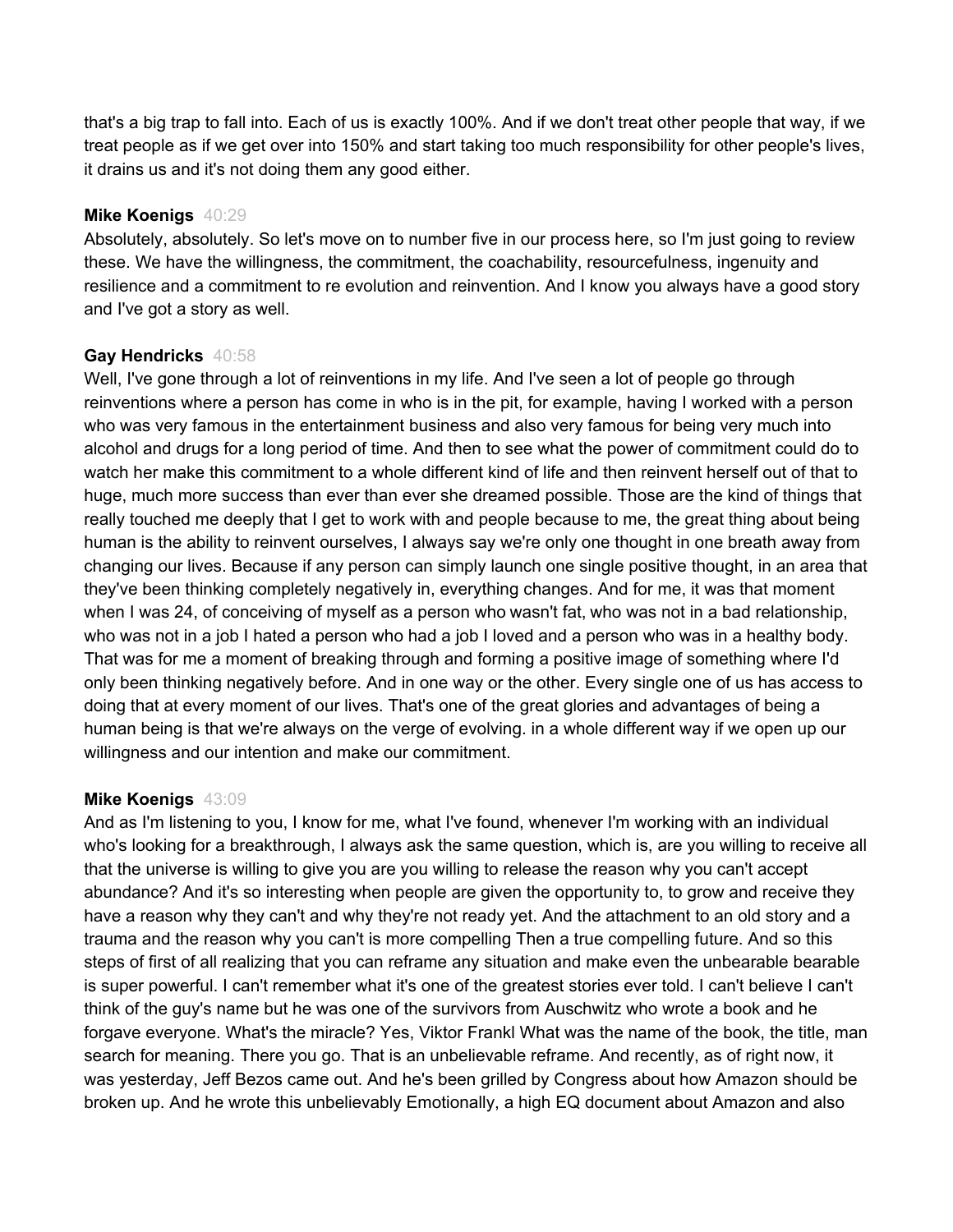his own past where his mother was 17 year old when she had him. unwed mother, the struggles she went through how his father, the man who adopted him, came here from Cuba at 16 with nothing and no support and how he grew up and and then how he built Amazon and how they're the first company to actually have a minimum \$15 minimum wage and the education they're providing the opportunities and what he's doing. And then he had multiple stories of transformation embedded supporting what he's saying. And also he backs up his claims with numbers. It's a classic, beautiful reframe. And what he did is he not only told his version of the story, despite all the billionaire haters and how popular that is right now to crap on entrepreneurialism in our society at the moment. But how we crafted a vision and a compelling future and I consider it a masterpiece in a reframe, especially about owning the narrative, the outside narrative and your inside narrative and being able to repeat this process. And then finally, if and when you are stuck, you've got to be willing to say I don't have the answers, I need a coach. Being stuck is a choice. It's often an unconscious choice, it becomes a conscious choice once you've heard these words. When you are stuck, you need a coach and when you are open the right one shows up. So Gay- comments, thoughts, feedback. There have been a number of moments in my own Life when our coach showed up that changed everything for me.

#### **Gay Hendricks** 47:07

And their qualities, like the one I'm thinking about right now, was a professor of mine at the University of New Hampshire when I was getting my master's degree in counseling there. His name was Dr. Webb, and Dr. Webb. He's in his late 80s now, and still lives in New Hampshire with his wife. And so in those days, the gift he gave every student I think, was a seeing of who they really were, underneath whatever stuff they had going on. And so I think that the Viktor Frankl secret is to find that place in ourselves, that deep place in ourselves and make that willing to be seen, so that others don't have to dig it out of us. And just a specific thing that Dwight did for me Was I wanted to be a creative writer at the time. And I liked writing journal articles, which I had to do as a counseling student and all of that. But I also wanted to write poems. And so Dwight did this amazing thing. He said, How about for your master thesis, you write a number of poems about the counseling process. You know, it's like lit up a whole new room for me. Suddenly, I could use my creative talents in the service of this profession that I was coming to love so much. To me, that's genius at work when a person is able to bring forth a quality like that. That's the true meaning. You know, education comes from that beautiful Latin word educar A, which means to lead from inside to bring forth from within. And to me that was a quintessential moment in my life of having a coach show up who could open up a whole new VISTA for me

#### **Mike Koenigs** 49:00

Wow, I just had a giant, big aha as I was listening to that story. And I'm actually going to save this for our next episode on purpose. Okay, because, but I just want to repeat a little bit. So I teased this appropriately. But it deserves more focus. And the whole idea of what you said, is when he gave you an idea on how you could express yourself, expression is the key word here and use your own superpowers in a way you hadn't imagined before. And it was like we're expression and creativity and manifestation, met a whole new method, but it's supported, who you were and who you wanted to be. So in a way, it's where a compelling Future met with your expression. And your willingness to be coached in here that led to a fantastic evolution, the fact that you can talk about it even today. And I think there's a tremendous amount of nuance in there that I'd like to explore in the episode that we have